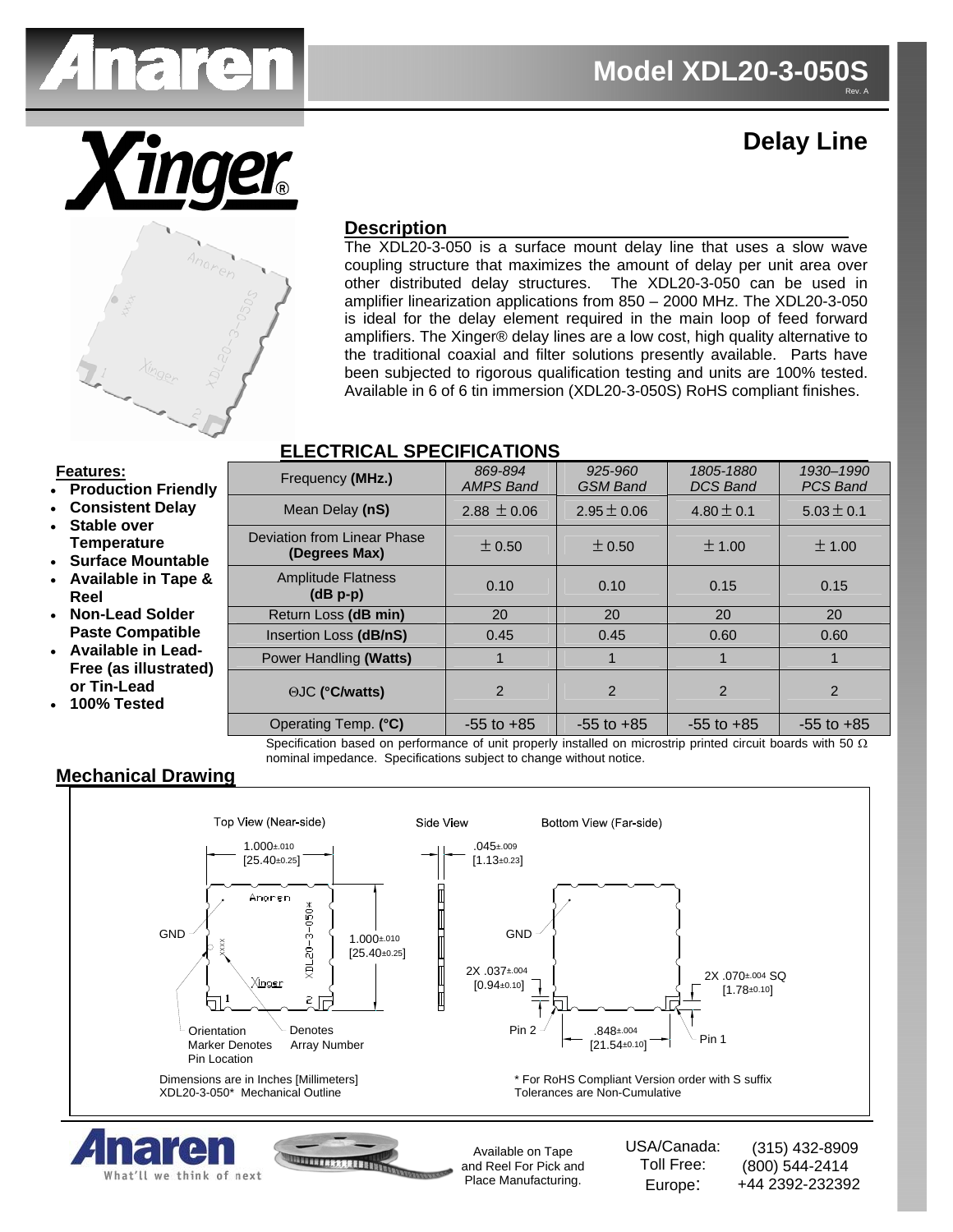# **Typical Performance: 875 to 2175MHz**





#### **AVERAGE DELAY**

The average delay is defined as the group delay of the input signal through the delay line. Because the Xinger delay lines take advantage of a narrow band tuning technique, the average delay over the broad band varies. The lot-to-lot variation is reflected in the plus/minus tolerance given in specifications.

Refer to Anaren Application Note AAN-232 for further information on Xinger delay lines.

#### **Mounting Guidelines:**



In order for Xinger surface mount delay lines to work optimally, there must be  $50\Omega$  transmission lines leading to and from all of the RF ports. Also, there must be a very good ground plane under the part with a number of plated thru holes to ensure proper electrical performance. If any of these conditions are not satisfied, insertion loss, average delay and VSWR may not meet published specifications.

When a surface mount delay line is mounted to a printed circuit board (PCB), the primary concerns are; insuring the RF pads of the device are in contact with the circuit trace of the PCB and the ground plane of neither the component nor the PCB are in contact with the RF signal. An example of how the PCB footprint could look is shown below. In particular designs, the  $50\Omega$  lines need to be adjusted to the unique dielectric coefficients and thicknesses as well as varying pick and place equipment tolerances.

Dimensions are in Inches [Millimeters]<br>XDL20-3-050\* Mounting Footprint

USA/Canada: Toll Free: Europe:

 (315) 432-8909 (800) 544-2414 +44 2392-232392

Available on Tape and Reel For Pick and Place Manufacturing.